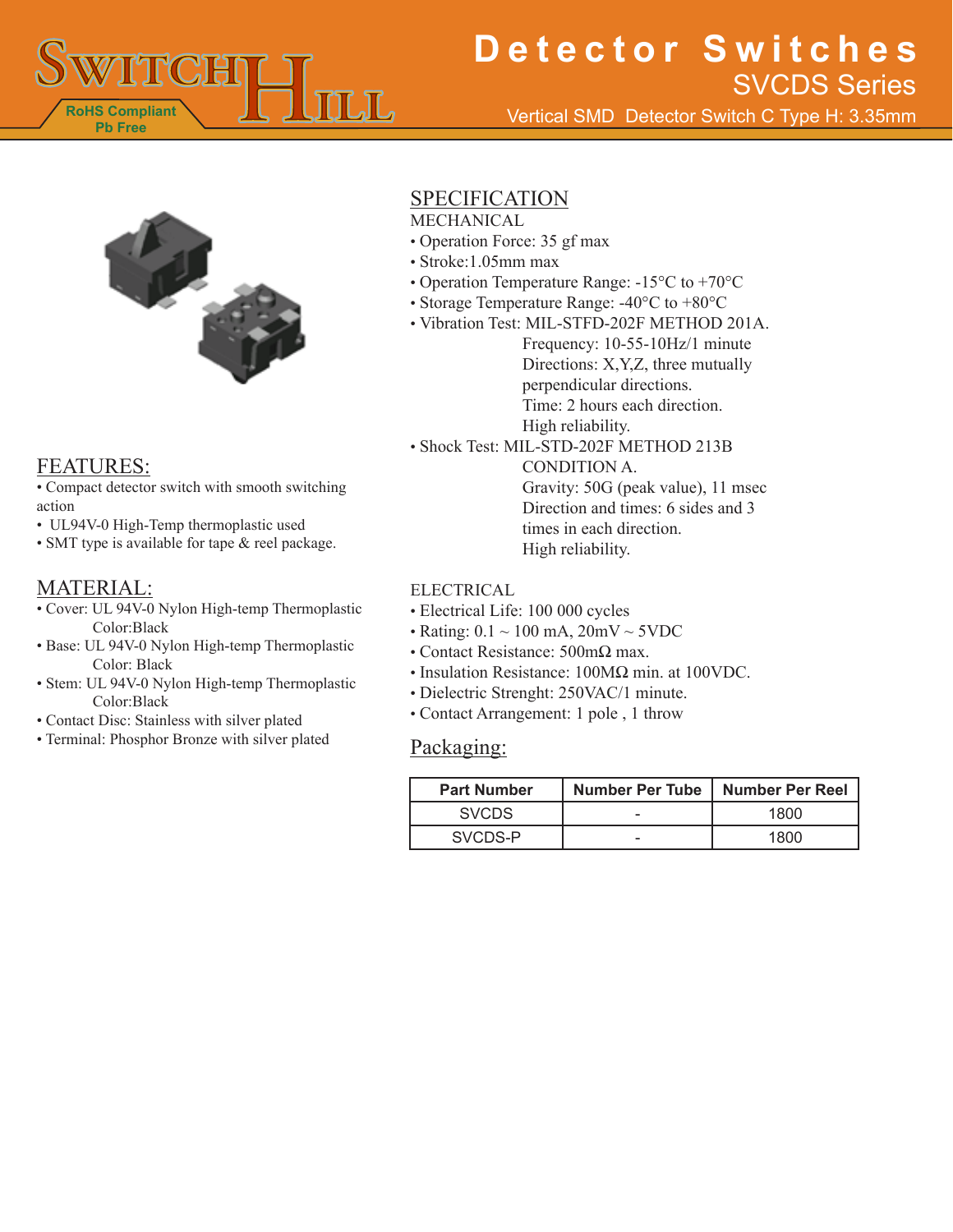

## **Detector Switches** SVCDS Series

Vertical SMD Detector Switch C Type H: 3.35mm









P.C.B. LAYOUT<br>(VIEW FROM THE DIRECTION A)











P.C.B. LAYOUT<br>(VIEW FROM THE DIRECTION A)